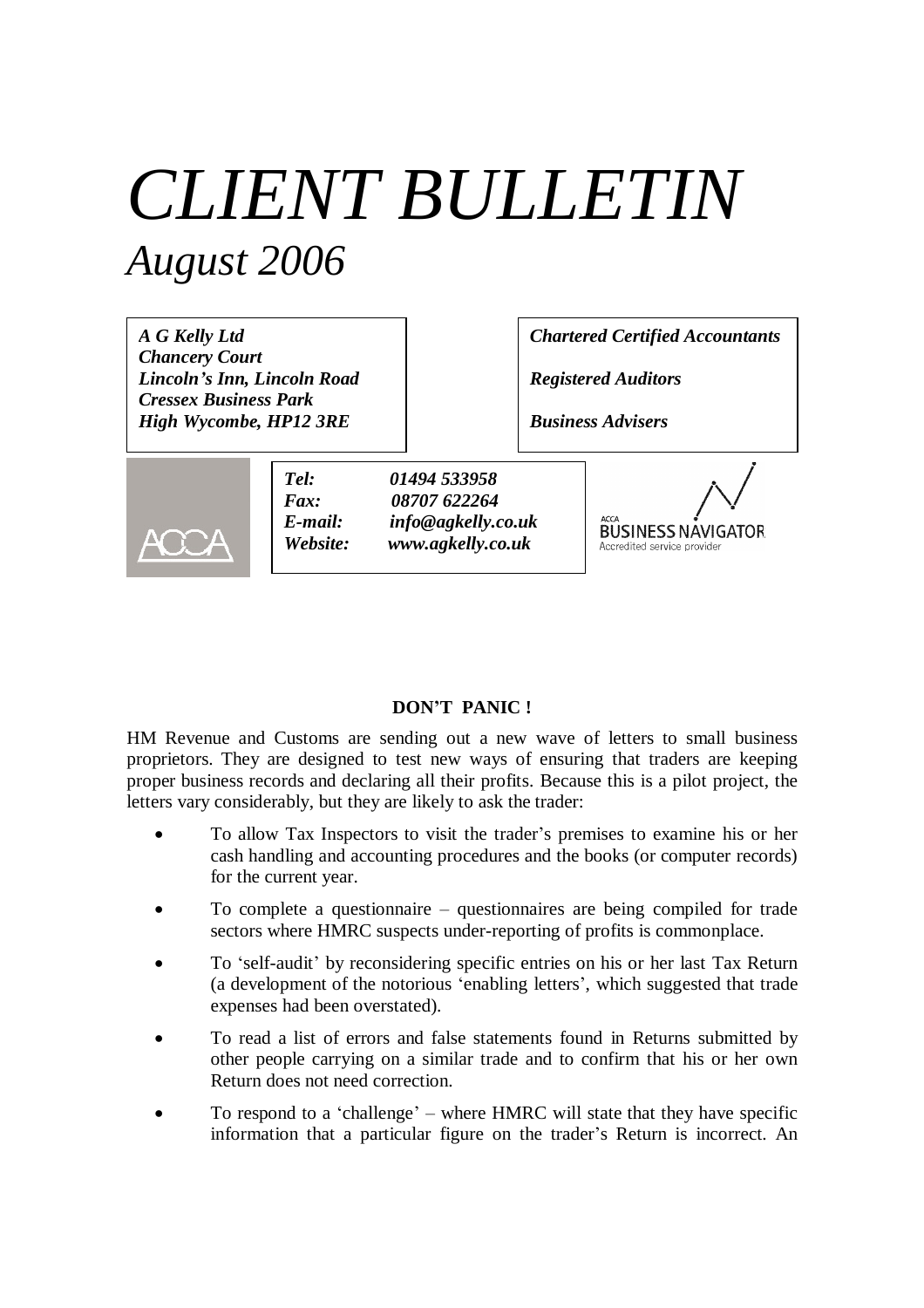example might be a relatively small discrepancy between the contractor's and the subcontractor's record of payments made.

It should be noted that the only relevant statutory powers HMRC have are to examine the trader's payroll, Construction Industry Scheme and VAT records – otherwise, they cannot insist on his or her co-operation. The unspoken threat is, however, that if the trader does not co-operate, HMRC may open a formal Enquiry.

Two points cause us great concern. The first is that HMRC originally proposed to write to traders without sending a copy to their accountants. Although they have now relented, past experience warns us that HMRC's system for sending copies is unlikely to be 100% reliable, so please contact us immediately if you receive such a letter. The second is that HMRC also intend to telephone traders with their requests and queries. We very strongly recommend that you make a careful note of the requests made and questions asked, say that you cannot sensibly answer them 'off the top of your head', and again contact us immediately. (Also, bear in mind that anyone seeking information may not really be calling from HMRC.)

If you do receive a letter, or a telephone call, don't worry. HMRC are not writing or calling because they have any real reason to believe your last Tax Return was inaccurate. They are targeting you because you are a cash trader, or because their computer considers your figures to be 'outside the norm', or because of 'guilt by association'– they have found that other people carrying on similar trades have been cheating on their taxes, so they assume you have too.

#### **INHERITANCE TAX**

The reform of the inheritance tax treatment of family trusts, announced in the Budget, was severely criticised, not only by accountants and lawyers, but also by financial commentators in the newspapers and elsewhere. In response, the Government has made a number of changes of detail to the original proposals, but the main structure of the new scheme remains unchanged. All the argument has left most people thoroughly confused as to what the current position actually is, so the main article in this newsletter seeks to answer some 'frequently asked questions':

#### **Do I need to make a new Will?**

Lawyers estimate that around half of existing Wills may not achieve the best inheritance tax result under the new régime. The most common problem is likely to affect trusts set up by Will for the benefit of the testator's children. Under the old rules, favourable treatment applied provided the beneficiary became entitled to the *income* generated by the trust no later than age 25. Under the new rules (in their final form), to qualify for favourable treatment, the beneficiary must become entitled to the *capital* outright by that age. (This vitally important point would be easy to overlook, as it has largely been overshadowed by the argument as to whether the qualifying age should be 18 or 25.)

A difficulty when reading a Will (or any document setting up a trust) is that the trustees often have statutory powers, which are not set out in the document itself, but which may affect the tax position. The Government itself overlooked this point when drafting the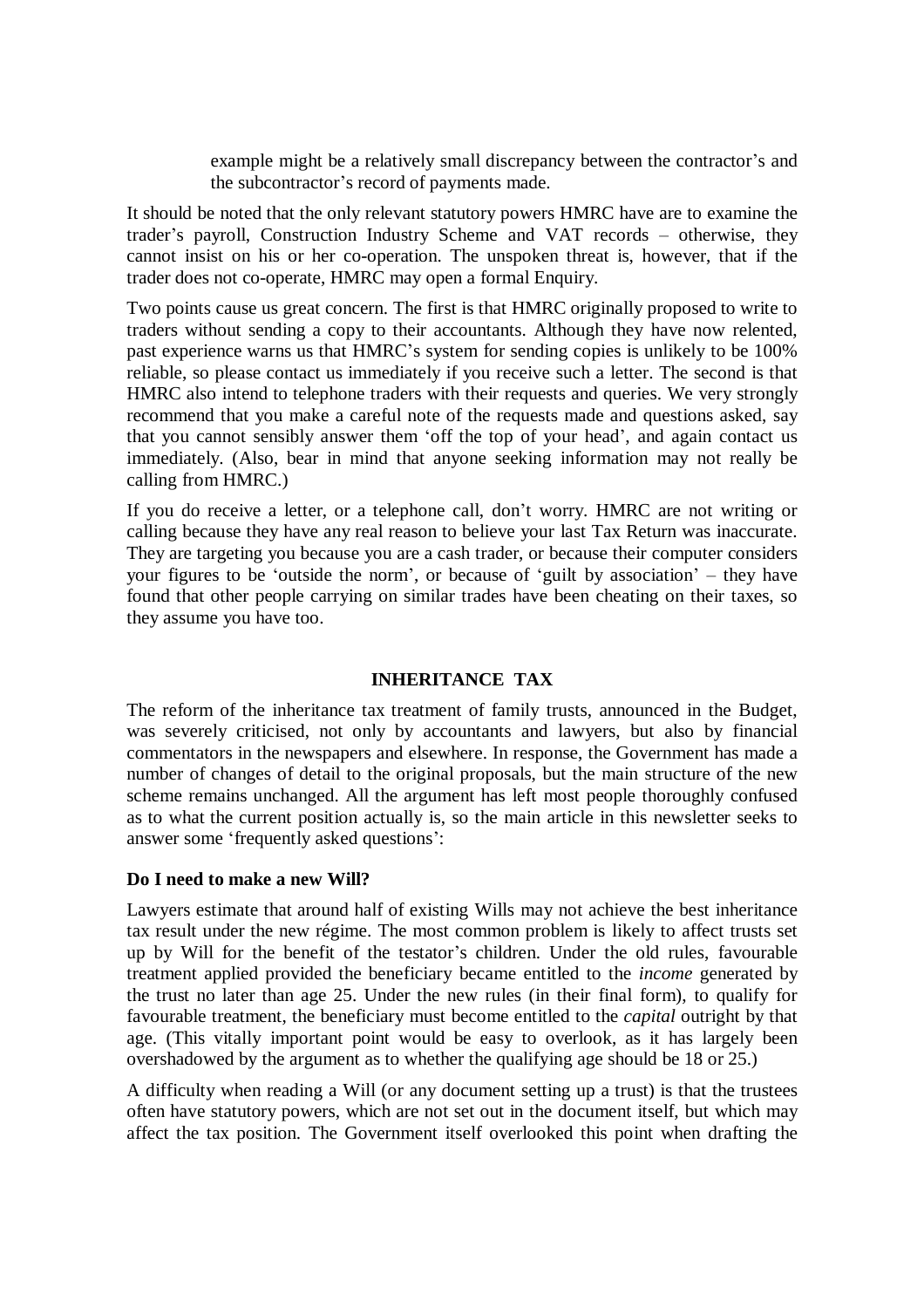original legislation for this year's Finance Bill. Do not assume, therefore, that the Will actually means what it says.

Because circumstances change, it is anyway good practice to review your Will at least every five years: if a further prompt is needed, the new legislation certainly provides it.

## **Do I need to review my existing life assurance policies?**

Life assurance policies are often written in trust, either to protect the beneficiary from creditors or with a view to reducing inheritance tax liabilities. In its final form, the new legislation makes it clear that a policy taken out before Budget Day will continue to be subject to the old inheritance tax rules, even if premiums continue to be paid after Budget Day. However, this protection can be lost if substantial changes are made to the policy: the life assurance company should be able to advise whether a proposed change will trigger what is technically called 'loss of transitional protection'.

A related point is that it may be possible, under the terms of the policy trust, to appoint new or additional beneficiaries. Generally speaking, the legislation allows a 'window of opportunity', which closes on 5 April 2008, to do this in a tax-efficient way. Accordingly, policyholders should, before that date, consider whether the policy trusts still fully reflect their wishes.

#### **Are new tax-efficient life assurance policies still available?**

A more limited range of life assurance based inheritance tax plans remains available. However, whereas in the past 'flexible' plans have traditionally been the most popular, for the future the most tax-efficient will require the investor to make an irrevocable choice of beneficiary(ies) at the outset.

#### **Is there still any scope for making lifetime settlements?**

Surprisingly, despite all the bad publicity, the answer is: 'Yes'. And in many cases, a lifetime settlement will actually be more attractive than before.

To start with the bad news, most settlements made by living people will now be subject to an immediate inheritance tax charge, calculated as 20% of the value of the property settled. But the exceptions will be:

- Where the property settled falls within the settlor's nil rate band (currently £285,000). Strictly speaking, tax is chargeable at nil per cent, which (as will be explained below) has important consequences.
- Some (not all) trusts set up as part of a divorce settlement.
- Trusts for the benefit of a seriously disabled person.

Additionally, all lifetime trusts, except those for the benefit of a seriously disabled person, are potentially liable to an inheritance tax charge every ten years (a maximum of 6% of the value of the trust property) and when any property leaves the settlement.

However, the good news is that the new rules may reduce the capital gains tax payable on transferring assets to a settlement. Broadly put, the gift of investments to a settlement counts as a disposal for capital gains tax purposes, but if the transfer is subject to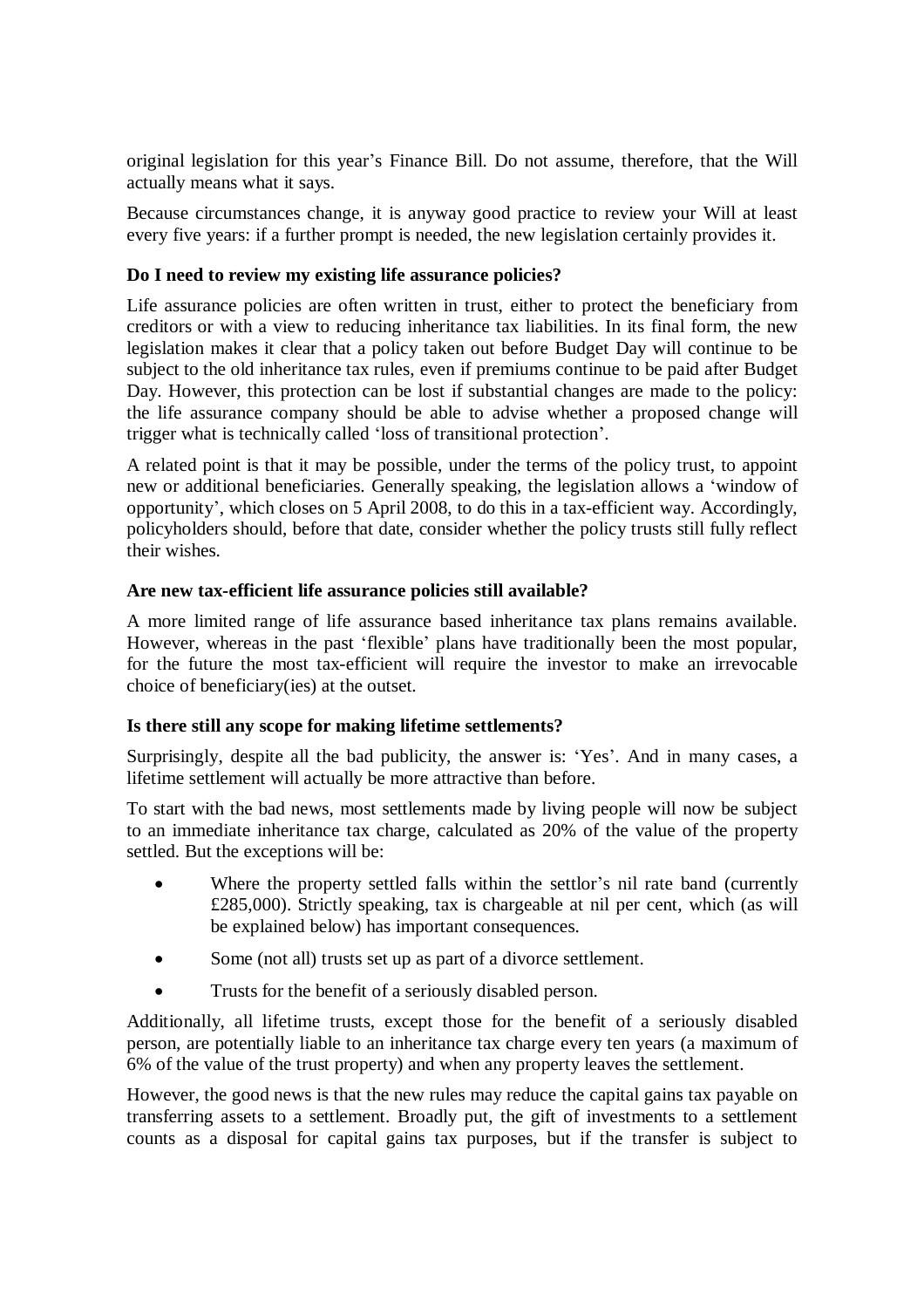inheritance tax, then the gain may be 'held over' until the investments are eventually sold by the trustees. This applies even if no inheritance tax is actually payable because the settlement falls within the settlor's nil rate band.

Paradoxically, therefore, the new legislation may actually help someone wishing to set up a relatively small trust for his or her family, using existing investments.

### **Does the 'seven year rule' still apply for lifetime gifts?**

The rule remains that a lifetime gift is written off the donor's inheritance tax 'clock' after seven years – so that if an individual survives for seven years after making a gift, his full nil rate band will be available to set against his estate on death. This point was not clear from the original Budget Day announcement, which led to further confusion.

#### **What can we do if someone died recently?**

Here the problem is likely to be that the Will was written with the pre-Budget legislation in mind and so does not achieve the optimum tax result under the new law.

Some modern Wills set up a 'discretionary Will Trust' which effectively allows the executors to rewrite the Will within two years of the testator's death. Otherwise, it may be possible for the beneficiaries and potential beneficiaries to rewrite the Will by means of a Family Arrangement – this is also possible where the deceased died intestate, but in either case is more complicated where the original beneficiaries include children (who are in law incapable of giving their consent). Again, the time limit is two years from the testator's death.

#### **..... or less recently?**

However long ago the testator died, the trustees of an existing Will Trust have until 5 April 2008 to rearrange matters to achieve a more favourable inheritance tax outcome. The same applies where the trust was originally set up by a living person.

What can be done will depend on the circumstances of the case, including the trustees' powers under the Will or the general law, but most commonly it will involve either ensuring that the beneficiary becomes entitled to the capital by age 25 or arranging for the current life tenant to surrender his or her interest (which in some circumstances may provide an inheritance tax free transfer to the next generation). In either case, expert legal advice will be required and it will be necessary to consider the capital gains tax, as well as the inheritance tax, implications of any proposed arrangement.

## **SALES ON INTERNET AUCTION SITES**

We are sometimes asked whether sales on eBay and similar internet auction sites are subject to income tax or VAT. The answer is that the rules are exactly the same as those for more traditional methods of selling secondhand goods, such as car boot sales or classified advertisements in the local newspaper.

A sale is not a taxable transaction for income tax or VAT purposes unless the item in question was originally acquired with a view to resale, or was acquired in the course of a